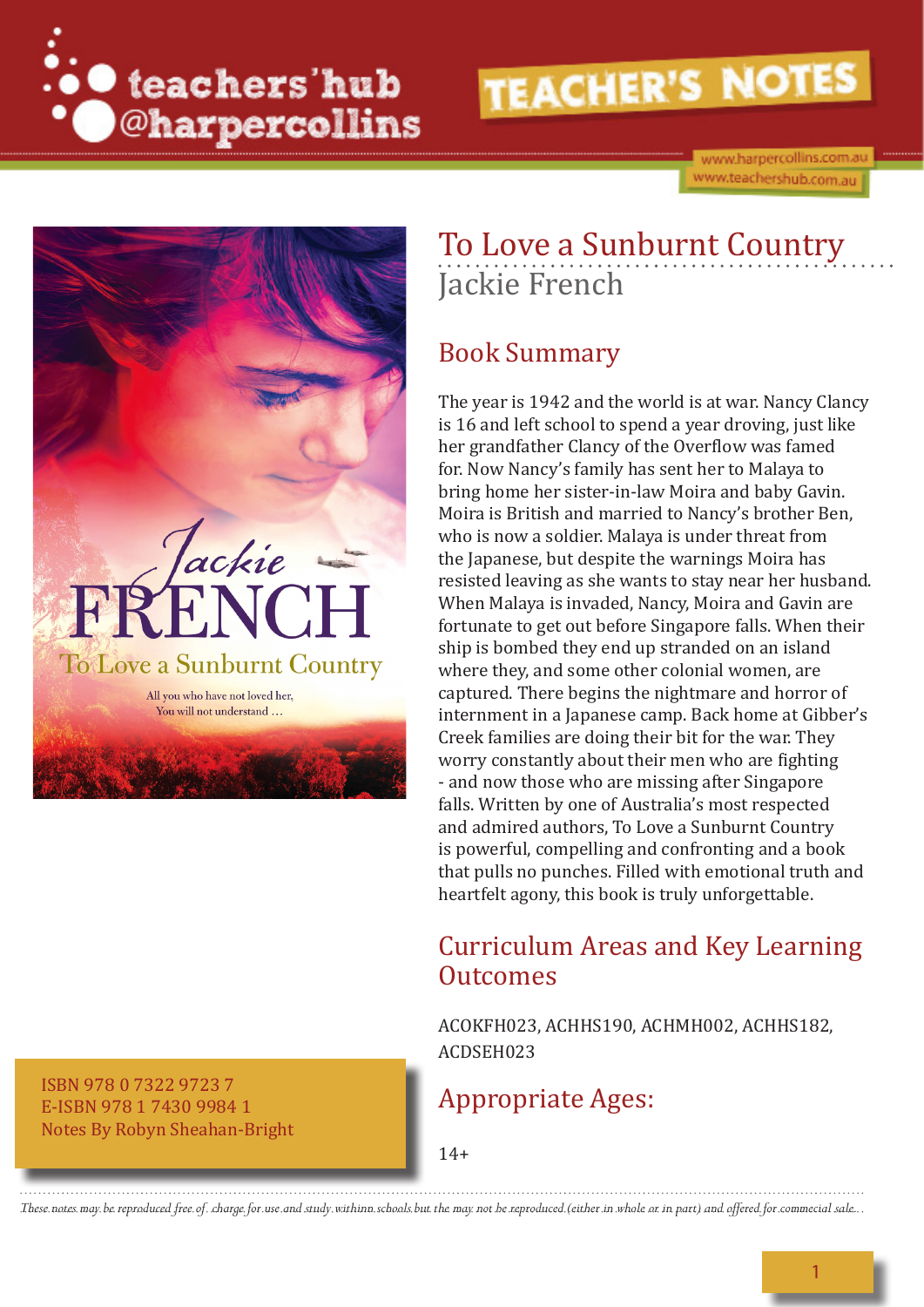

ww.harpercollins.com ww.teachershub.com.au

# ... teachers'hub **\* O**@harpercollins



### To Love a Sunburnt Country

Jackie French

To Love a Sunburnt Country Jackie French

# Contents

'If worse comes to the worst, Miss Clancy, remember this. We'll win. Not by next Christmas: not for years. But we have the resources, and they don't. We'll win in the end. All you need to do is survive, and you'll get home again. Can you remember that?' (p 106)

- Book Description
- About the Author
- Author Inspiration

## Characters

- The Significance of Character
- Major Characters
- Minor Characters
- Character Arcs

## Study Notes on Themes and Curriculum Topics

### a) Themes

- World War Two and Australia
- Japanese Conflict
- Colonial Society
- Racism and Prejudice
- Women's History and Rights
- Aboriginal Cultural beliefs and History
- Survival Skills

#### KEY QUOTES

# Book Description

lackie

'Mr Harding looked at her steadily. 'A lesson I learnt in the last war. Keep believing in home, Miss Clancy, and you will get there.' (p 117)

The year is 1942 and Australia is embroiled in another world war. Nancy Clancy is sixteen and had left school at fourteen to spend a year droving, just like her grandfather Clancy of the Overflow was famed for doing. But now Nancy's parents Sylvia and Bruce have sent her to Malaya to bring home her British sister-in-law Moira and baby Gavin. Moira is married to Nancy's brother Ben, who had been a plantation manager and is now a soldier. Malaya is under threat from the Japanese, but despite the warnings Moira has resisted leaving as she wants to stay near her husband. Nancy is not impressed by Moira's attitudes but remains faithful to her in respect for her brother. When Malaya is invaded, Nancy and Moira feel fortunate to get out with baby Gavin before Singapore falls. But when their ship is bombed, they are stranded on the island of Pulau Ayu, where they, and some other colonial women, are captured. There begins the nightmare and horror of internment in a Japanese camp where

These notes may be reproduced free of charge for use and study withinn schools but the may not be reproduced (either in whale or in part) and offered for commecial sale... These notes may be reproduced free of charge for u



they are desperately short of food, water and any comforts. There she witnesses atrocities, discovers the strengths of her sister-in-law, is determined to save the baby, and battles illness and near-starvation. Her love for the Overflow and for Michael Thompson, the son of the owners of Drinkwater, give her some hope where little is to be found.

Meanwhile, back home at Gibber's Creek, families on both Drinkwater and Overflow and all the local members of the community, are engaged in the war effort. The local newspaper reflects the worries of those who have men fighting – and who are now either missing or interned in camps after the fall of Singapore. This is a harrowing and emotional account of the war and how lives and nations were changed irrevocably. It is a story of both survival and of terrible loss.

*To Love a Sunburnt Country* covers the years 1941-6 and the novel is a symbolic reflection of 'My Country' by Dorothea Mackellar, although the poem is not mentioned. The book explores nationally significant themes – the ties that bind us to home, to land and country, class inequality, social injustice, women's rights, the responsibility of governments to their citizens, the myths which form nationhood, our multicultural heritage, and the threat of racism and prejudice to national and international cohesion. Nancy has rebelled against expectations by running away to become a drover near Charters Towers, and since arriving in Malaya has shocked her ladylike sister-in-law with her hoyden-like ways. She doesn't want to become a 'lady' and wants only the freedom to



outcomes

• Language and Literacy

• SOSE

Further Points for Discussion

Notes on the Text

Bibliography

About the Author of the Notes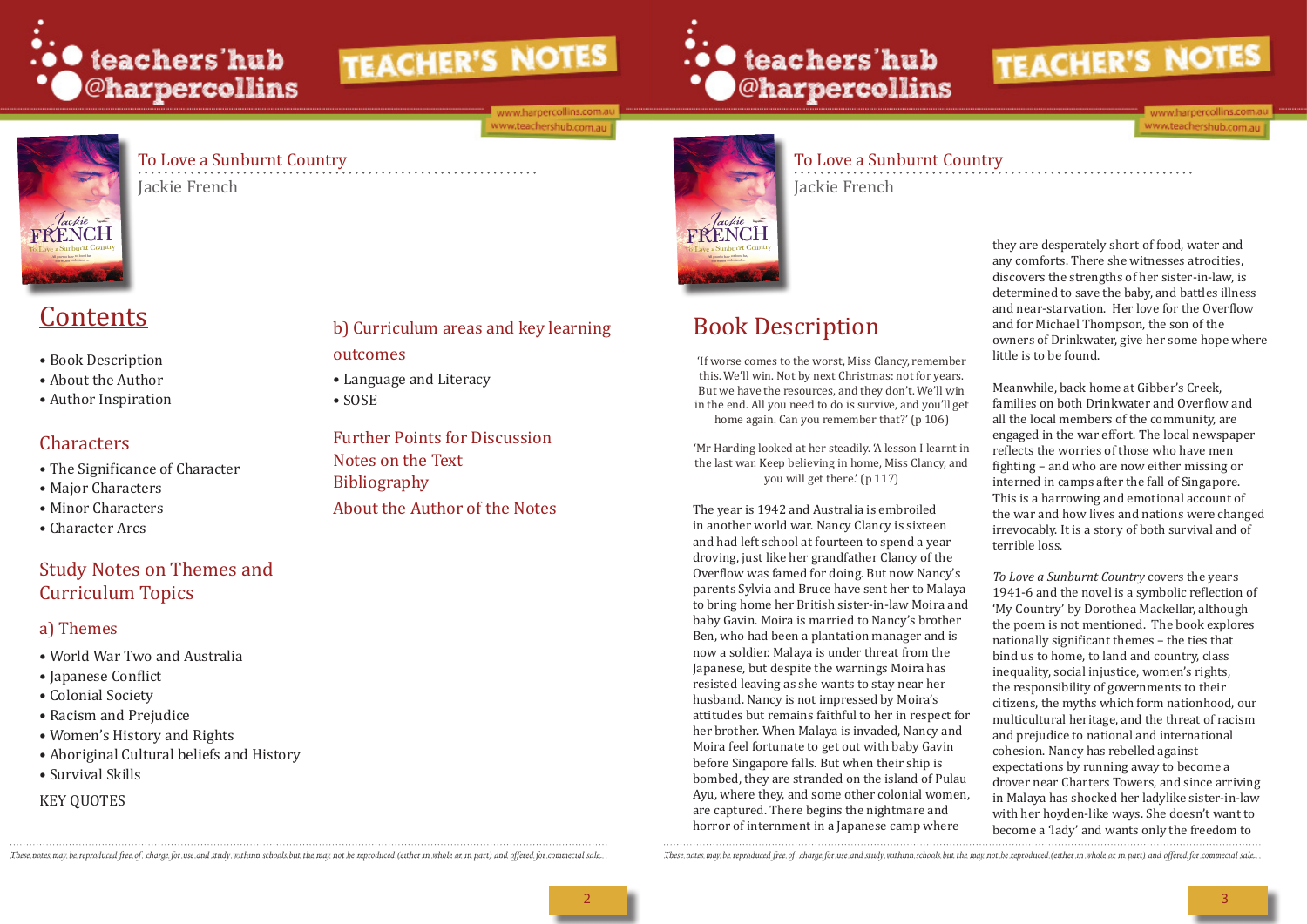

ww.harpercollins.com ww.teachershub.com.au

## To Love a Sunburnt Country

'I know how to dress and behave for the Melbourne Cup or a drover's camp, she thought. I am Nancy of the Overflow and I can do *anything* … Including survive.' (p 152)

Jackie French

To Love a Sunburnt Country Jackie French

work on the Overflow. Nancy is feisty, strongwilled, resourceful, idealistic, and compassionate. This is also a romance in which Nancy falls in love with Michael Thompson and while she has endured unimaginable horrors, Nancy takes on whatever the future sends to her:

# About the Author

**Jackie French** is a multiple award-winning author who deals with a very wide-range of topics. Of her books she says on her website that:

There were over 140 at last count, slightly more than we have varieties of apples. If something is worth doing you may as well go heart and soul and boot leather ... I write for kids and adults, fiction, history, gardening, pests control , chooks and some that must be a nightmare for book shops to work out what genre they are. Have a look at 'which book?' for a probably not quite up to date list of what is where and for whom.

Her website offers further detailed and fascinating insights into her life and work.

#### www.jackiefrench.com

# Author Inspiration

This is the world I was born into: the men and women who had returned home from the Japanese prisoner of war camps, fighting in New guinea, women who managed farms or factories or hospitals with Australia's men at war. They all told stories, a hundred threads that twined to give a picture of Australia in those years when loving your country mean you had to fight for it.

**Discussion Point:** Cyril Harding plays a pivotal part in the action and has a significant 'scene' with Nancy. What do you imagine his background is? What might have happened to him after the war?

I always knew I would write this book, from the day when at three years old I screamed at the sight of my best friends' father. He had been tortured by the Japanese, crucified till his arms and legs were dislocated, scarred from repeated whipping across his face. He walked hunched over and I thought he was a giant spider. I screamed and screamed, and after that we never played at her place again. Mum explained, and in that moment of intense shame, even at three, I knew that there was nothing I could ever do to undo the pain I had caused that man, who had lost so much for our country. But I also knew that his story- all their stories- should not be lost.

There are so many ways to love your country, and to serve it. Mine, perhaps, is telling stories.

# ∴• teachers'hub<br>• O@harpercollins



# Characters

**• The Significance of Character:** Characters are the heart of any narrative, the catalysts for action, and the central core around which all other narrative aspects must revolve and work. In this work there are several major characters (some of whom figure briefly in the action) and a cast of minor ones.

**Discussion Point:** Apart from Nancy, which character did you consider to be central to the novel's plot and themes, and why?

**• Major Characters:** Nancy Clancy, Moira Clancy (her sister-in-law), baby Gavin, Ben Clancy (brother of Nancy), Michael Thompson of Drinkwater, Blue and Joseph McAlpine.

**Discussion Point:** Which of the main characters did you find most appealing, and why?

**• Minor Characters:** Mah and Andy McAlpine, Mrs Armitage, Ah Jong, Miss Reid, Bruce Ruddley, Cyril Harding, Matilda and Thomas O'Halloran (Thompson) who were main characters in the first novel; Sylvia Clancy, Bruce Clancy, old Mrs Clancy, Jim Thompson, Flinty (nee MacAlpine) and Sandy Mackenzie, Kirsty MacAlpine, Johnno, Fred Smith, Gilly O'Gold, Bert Thornton. *Women in Camp:* Mrs Barry (Deidre) Harris, Mrs Neville (Sally) Montrain, Mrs Hughendorn, Nurse

These notes may be reproduced free of charge for use and study withinn schools but the may not be reproduced (either in whole or in part) and offered for commecial sale... These notes may be reproduced free of charge for u



Elizabeth Rogers, Mrs Thomas Addison, Mrs Mainwaring, Nurse Williams, Nurse McTavish, Miss Edith Smith, Miss Deborah Beatty, Mrs Addison, Miss Vivienne Crewlight, Nancy and Moira Clancy; and Gavin Clancy.

**Discussion Point:** Is there a minor character who might have played a larger part? Why would you have liked to have seen more of this character?

**• Character Arcs** are the curve on which key events show how a character grows or develops in response to events and to interactions with other characters in the novel.

**Activity:** Choose a character and trace an arc on which key events indicate some aspect of their personality or change in their behaviour (eg Mrs Hughendorn).

**Activity:** Read the following descriptions of Moira and Nancy and analyse how the language used reflects the Australian background to the story in poetic and metaphorical ways:

'Nancy had begun to think her sister-in-law was as delicate as a goanna, and just as stubborn, like the old one behind the chook shed at home who'd dug up a whole paddock of potatoes, thinking they were eggs, goannas being fond of eggs: he had bitten every spud, unwilling to accept they were not eggs at all.' (pp 5-6)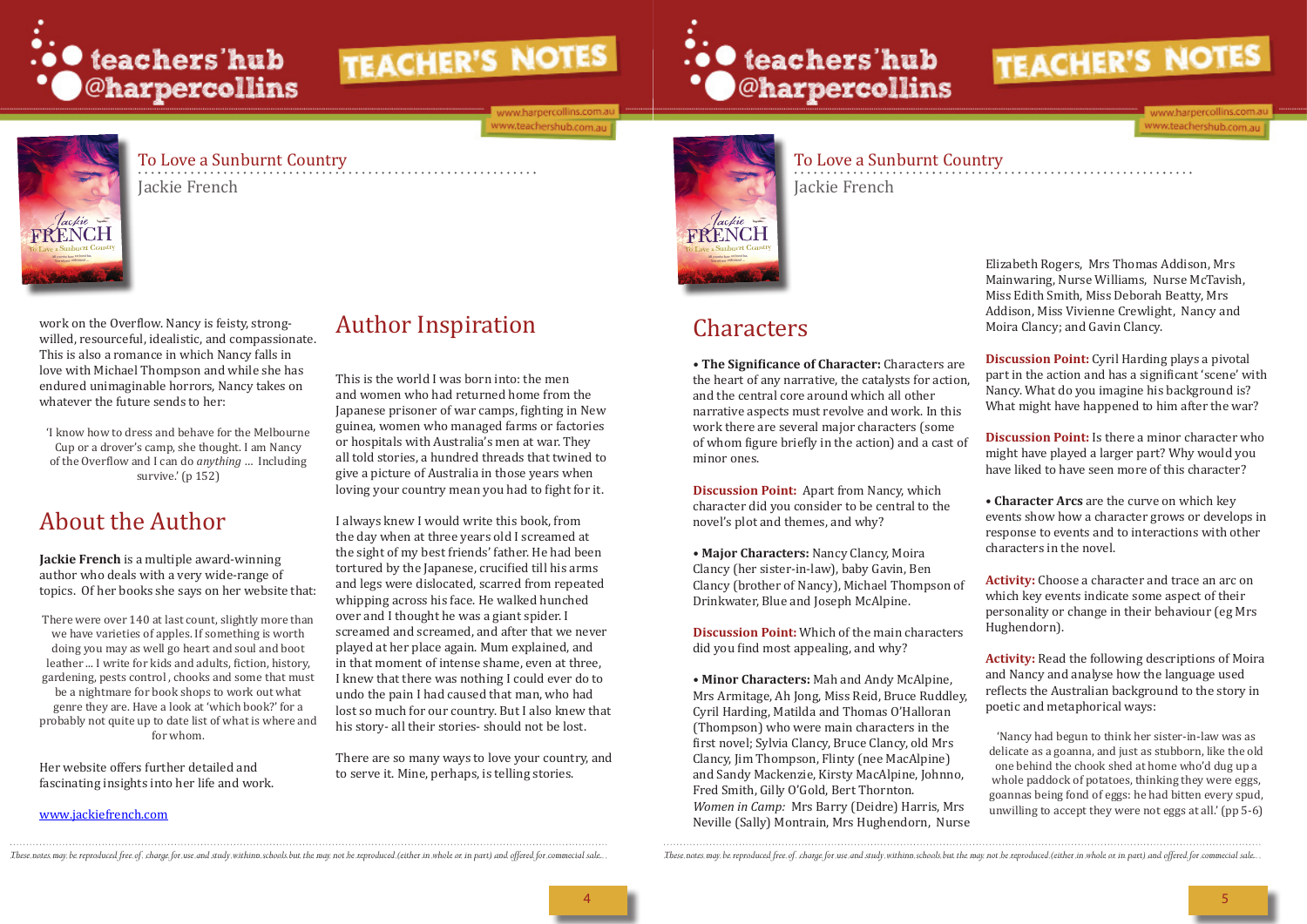

ww.harpercollins.com ww.teachershub.com.au

# ∴• teachers'hub<br>• C@harpercollins



## To Love a Sunburnt Country

Jackie French

To Love a Sunburnt Country Jackie French



This description is cunningly obtuse; a goanna is not delicate and neither is Moira, despite her delicate features and frame!

'Skin clear as river water, eyes deep as a billabong. You could see the stars reflected in her hair.'(p 37)

This description of Nancy evokes her Aboriginal background in a very poetic way.

#### **Discussion Point:**

''I married a good 'un, didn't I?' She stared at him. Moira a good 'un? Spoilt, snobbish. Thinking if she went to Overflow she'd be expected to sit in the kitchen and drink her tea with a black woman, and call her Gran.... But Moira makes her own mind up about things.' (pp 80-1)

This passage presents two different views of Moira. Which proves correct?

# Study notes on themes and curriculum topics

#### **a) Themes**

#### **World War Two and Australia**

#### **Discussion Point:**

'We are on our own, she thought.' (p 67)

'Christmas Eve 1940 had been the same as every other year, till you looked closely: saw the absence of nearly every man between twenty-one and forty; saw the wives, sisters, mothers, smiling too brightly, lipstick defiant, seams drawn on the back of the legs to replace the silk stockings already in short supply, with shipping and factories devoted to the war effort, not luxuries.' (p 35)

This novel takes place during WWII when Australia was involved in conflicts in the Middle East, Asia, and Europe. The Japanese conflict represented a real threat to Australia and without the US's intervention later in the war we may have found ourselves isolated and in real danger of invasion.

**Discussion Point:** What did this war mean for Australia? How did it influence our further history? What changed in Australia during and after that time? Research the major events and features of WW2.

**Activity:** Do an 'image search' using the key words 'World War Two and Australia' to give students some idea of the social conditions during the War. Do the same for individual conflicts such as those described in the novel, to glean more about the conditions in which people were interned.

**Activity:** The sinking of the *HMAS* Sydney on 30 November 1941 has fascinated historians ever since. Research this event further.

**Activity:** The siege of Tobruk, the bombing of Darwin and Broome, the Kokoda Trail in PNG were all sites where Australians suffered devastating casualties. Research these events as well.

**Discussion Point:** WW2 occurred in the shadow of WW1 just over twenty years earlier.



'The war changed Sandy. Changed Andy. But in a funny way it didn't really change them at all. I think maybe it helped them to come back to what they loved.' (p 293)

**Discussion Point:** Privations for ordinary people during war included petrol and food rations, even for wealthy landholders.

Research the life lived by those at home during the war.

**Activity:** Food was still varied, and they made do with whatever was at hand. Read about the Christmas Eve party 1940 (pp 36-7). Have you tried any of these foods? Create a feast like this for a party at your own school.

**Discussion Point:** What was the outcome of the War in terms of working conditions for men and women? Did things improve or change after World War Two?

**Discussion Point:** The novel reveals the work done as part of the 'War Effort' to help soldiers overseas.

These notes may be reproduced free of charge for use and study withinn schools but the may not be reproduced (either in whale or in part) and affered for commecial sale.. These notes may be reproduced free of charge for us



ww.harpercollins.cor www.teachershub.com.au

'Morale. Makes us feel we are all in this together, not each one with our own worries. Stops us brooding. Gives us things to do.' Like knitting army socks, he thought, making camouflage netting twice a week at the Town Hall; Red Cross meetings and collecting ivory and saucepans and paper for the war effort, and the hundreds of other jobs women across Australia dedicated their few free hours to, after the demands of family and the factory work many had taken up to keep the country going with so many men away.' (pp 9-10)

**Discussion Point:** The novel also reveals the seamier side of the War at home. It shows that not everyone was scrupulous: eg the black marketeer (pp 323-5); and that some people partied rather than contributing to the war effort eg the debauchery of Eva's party and the squalidness of Kings Cross:

'Was this truly Australia? Was this the price of war too? Not just the men lost, the families torn apart, Mum working in the paddocks like she was twenty again, Dad's shadowed eyes at the factory.' (p 377)

**Activity:** Menzies resigned, Fadden became PM briefly and then John Curtin became our war-time Prime Minister (p 55). Research the challenges faced by the government in this time.

**Activity:** Read some of the novels listed in the **Bibliography** which are set in the War and compare them to this one.

Australia's role in the SE Asian Community: At the beginning of the book the European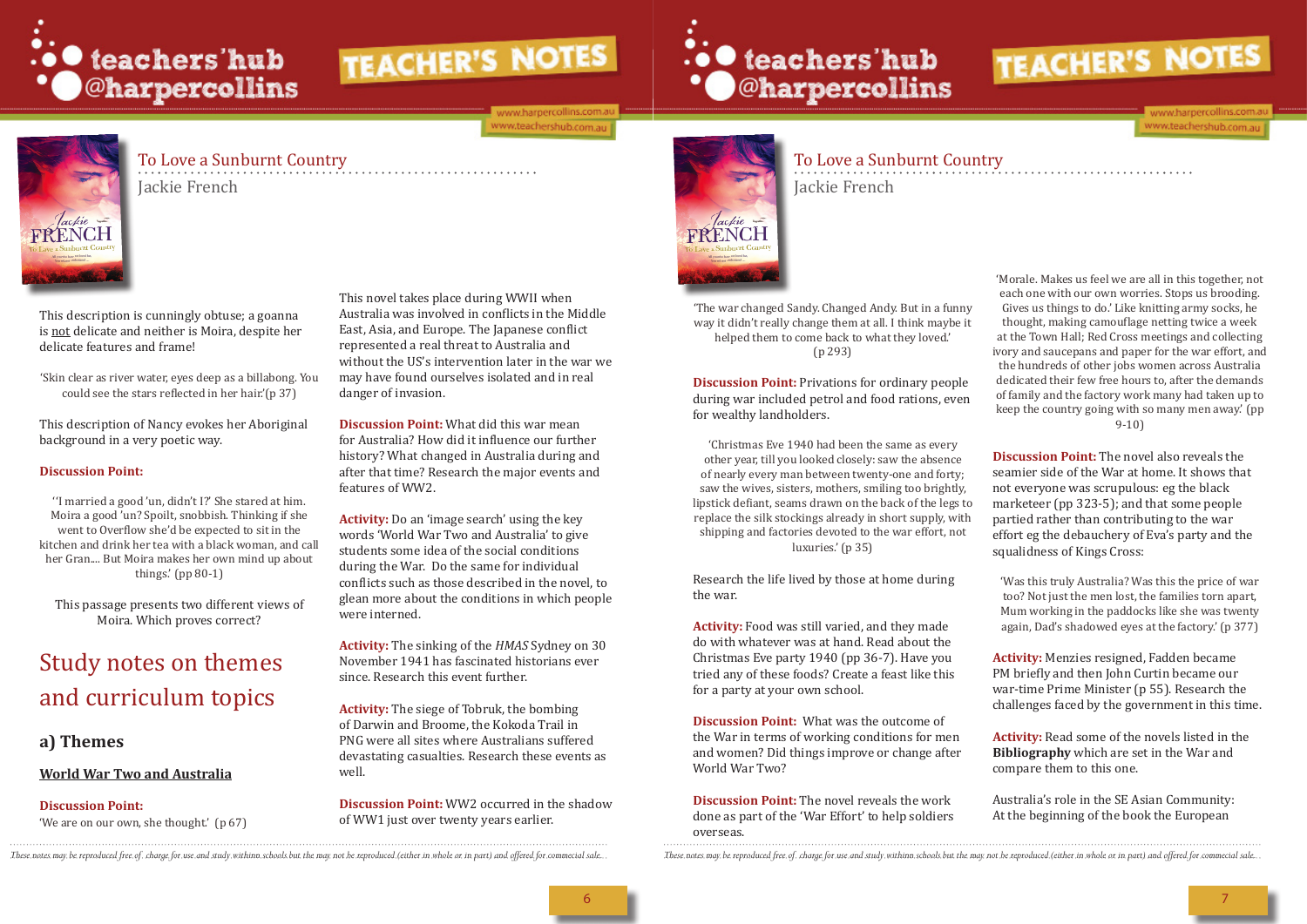

ww.harpercollins.com www.teachershub.com.au

# ∴• teachers'hub<br>• C@harpercollins



## To Love a Sunburnt Country

Jackie French

## To Love a Sunburnt Country Jackie French

'It was Japanese propaganda, very like ones she'd seen before, dropped after the bombs. Some were printed in Chinese, others in Malay and Indian dialects. She could read none of them, but had been told by Miss Reid that they promised freedom and prosperity to all Asians once the British colonial oppressors were defeated.' (p 77)

emotional wreck. Other painful scenes include the dead women on the beach (pp 140-3) and the soldier shooting those who swam ashore; the rapes of the three women and Mrs Mainwaring's suicide (pp 242-3); man tortured for a radio and Ben caged (pp 317-322). Discuss some of the incidents in this novel and how they might have impacted on the people who experienced them.

**Discussion Point:** Propaganda was used to paint the Japanese as 'Liberators'.

The women are also forced to listen to a broadcast suggesting that Australia has been taken by Japanese and that those in camps are being treated well (p 216). But the Allied forces were also guilty of using such tactics, and of censorship:

'The flagship HMAS *Australia* was badly damaged by a Japanese kamikaze suicide bomber. Michael wondered

if 'badly damaged' meant sunk — it was impossible to know the truth. The High Court had ruled that newspapers could only be published if they reported nothing that might damage the government's handling of the war, or that hadn't been passed by the censor.' (p 421)



community, including Australia, mostly see themselves are rulers of the lands they occupy. How does this change for both the countries occupied by the Japanese, and in the understanding of the characters involved? How do the characters in this book see Australia's relationship change from reflecting European attitudes towards Asia as the book progresses?

'The Europeans were leaving, yet the beat of life went on. Did we matter at all? she thought. Managers like Ben and memsahibs like Moira? So many other races have come here and found their place. Did we just float across the surface of Malaya, and can now vanish, with little changed, after the scars of war have healed? Other conquerors were coming. Yet, somehow, looking at another group of children playing by a stream, she suspected that they too would be as ephemeral.' (p 91)

#### **Japanese Conflict**

**Activity:** 'The war with Japan took many by surprise, as the Australian government had assured the populace that it wouldn't happen.

'What were they doing here? The Japanese Army was supposed to be far to the north, in Thailand. Australia couldn't be at war with Japan yet. Both countries had signed a treaty saying that they would formally declare war before any attack was made.' (p 3)

'The Raffles is the only place in Singapore where you might see a maharajah dining at the next table. Doesn't matter what colour a chap's skin, he's welcome at the Raffles.' (p 99)

After a few hours on the train, the escaping passengers, including Nancy, are told (p 65) of the bombing of Singapore and Pearl Harbour and realise how serious the war is becoming. Research these events further.

**Discussion Point:** Atrocities in war leave not only many dead and maimed but many emotionally and mentally damaged. Bruce Ruddley's description of being witness to the death of his colleagues and of the Japanese men who killed them (p 76) has left him a mental and

#### **Activity:**

'Better all of you die of shame. Japanese women would not be taken by the enemy. Japanese women would kill themselves first.' Nancy gaped at the translator. 'You think we should all kill ourselves because we have been taken prisoner?' 'English women do not understand honour.' (p 243)

The Japanese sense of honour was a distinctly different aspect of their military strategy in dealing with conflict; suicide bombers, or 'kamikaze' pilots were another. Research their cultural beliefs further.

#### **Colonial Society**

**Discussion Point:** The colonial society in which Ben and Moira lived was stratified by social class and related morays.

'Moira would have a fit if she wore sandshoes on a train, even if the entire Japanese Army was attacking.' (p 9)

'One thing Nancy had learnt in Malaya was the incessant evaluation and re-evaluation of one's acquaintanceship, each person in their place, but that place shifting according to rank and wealth, connections and antecedents. And always, always, colour of the skin.' (p 26)

**Discussion Point:** Read and discuss these two quotes:

These notes may be reproduced free of charge for use and study withinn schools but the may not be reproduced (either in whole or in part) and offered for commecial sale... These notes may be reproduced free of charge for u



www.harpercollins.com www.teachershub.com.au

'We've given them …' she tried to think '… buildings. And education …' He gave a short laugh. 'You gave education, but no jobs. All managers had to be English. Now Japan makes local people managers. They govern themselves now.' (p 367)

**Discussion Point:** Raffles Hotel (pp 95-6) is the epitome of colonial life in Malaya, except that there if you were wealthy and of mixed race it was acceptable.

Read about the history of the hotel further.

#### **Racism and Prejudice**

**Discussion Point:** Arthur Calwell's call to 'Populate or perish' (p 8) was a form of inverted racism since it inferred Australia's fear of its Asian neighbours.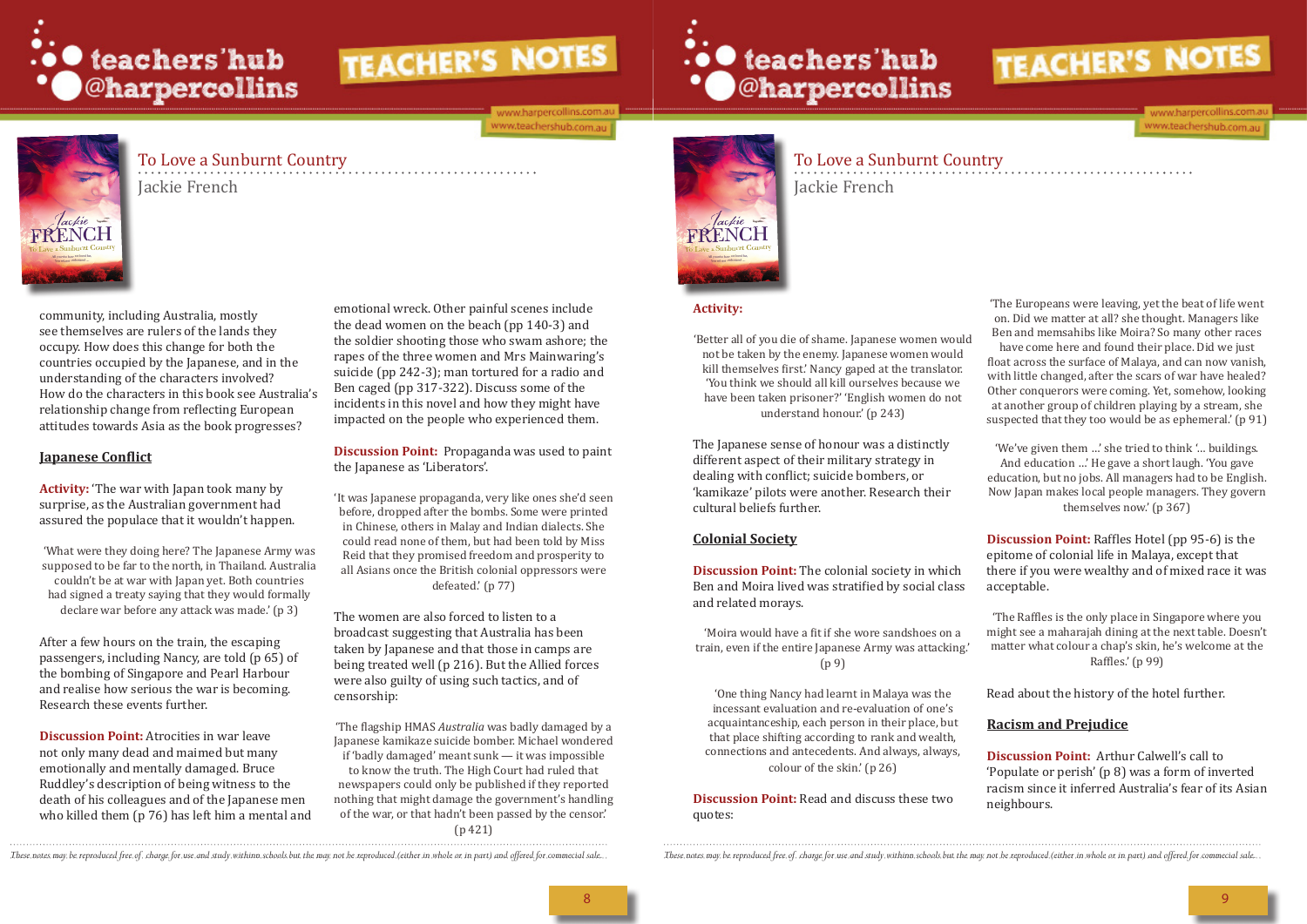

#### ww.harpercollins.com www.teachershub.com.au

# ∴• teachers'hub<br>• O@harpercollins



## To Love a Sunburnt Country

Jackie French

To Love a Sunburnt Country Jackie French

'In Australia Moira would have to abandon her servants and picnic parties for life on an Australian station with a 'native' grandmother-in-law. 'Native' was such a Moira word: 'Nancy, darling, don't wear that. It's what the natives wear ...' ( $p \theta$ )

**Discussion Point:** Read and discuss these two quotes:

'Things like lipstick always matter. It's called keeping up appearances. If we English don't maintain our standards, how can we expect the natives to respect us?' With force, thought Nancy, thinking of the pistol at the Commissioner's belt, the rifle Ben took even for a day's work on the plantation, the shotguns lined up in their rack in the study.' (p 17)

#### **Discussion Point:**

'Was it prejudiced to acknowledge that skin colour did make a difference, simply because it *did* matter to so many, despite what Dad said about everyone being the same under the skin. How could he have thought about marriage to someone from another world …?' (pp 43-4)

> '... the air force had refused to accept Kirsty McAlpine as a pilot for the second time, despite all her prizes and experience. The British government might allow women pilots to ferry aircraft from the factory to the airbases, but the Australian authorities wouldn't even let women do that,' (p 56).

'The prime minister assures us that such employment will only be for the duration of the war, and that the women will be replaced by men as soon as male labour is available. A sub committee will be formed to ensure to prevent the encroachment on men's jobs by cheap female labour.' (p 79)

**Discussion Point:** Mrs White comes to Tommy Thompson saying that a worker named Jürgen Grün is a spy (pp 279-80), and even though Thomas wants to give him the benefit of the doubt, he sends him to the country for the duration. How difficult was it to be a 'foreigner' in wartime?

#### **Women's History and Rights**

**Discussion Point:** Read the following three quotes and discuss the impressions they give of Aboriginal cultural beliefs:

**Discussion Point:** Women in colonial society had amahs to look after their babies and servants to cook and clean. They lived the life enjoyed in far-away England and despite the climate, dressed in ladylike fashion with gloves, hats, stockings, high heels and makeup. How does Nancy feel about these women? And how do her feelings change when she spends time with them in the camp?

#### **Discussion Point:**

'She said it as though it was no big thing at all for a girl to join a man's world, as if it had never occurred to her that a girl should spend her life only in kitchens, or with her children on her knee. Just as it never seemed to have occurred to Mum, he thought, or Blue and Mah McAlpine with their biscuit factory.' (p 48)

Nancy and the women she is close to at home are rather different to others in their society. How?

#### **Discussion Point:**

Later, though, Johnno asks Kirsty to fly to PNG (p 347) and she demonstrates her skills and



bravery. Research the role of female aviators in this period.

#### **Discussion Point:**

This statement carries the weight of prejudice against women. Not only are they to be only temporary workers, but also to be paid less!

#### **Aboriginal Cultural Beliefs and History**

'The day you were born. Before they even put you in my arms, I looked out the window and there were the pelicans, flying above the house. And I thought, They're here to look after him. I knew you'd be safe, after that.' (p 46)

'Nancy said, 'The swans are mine. Gran told me. She was there when I was born. So were the swans. Last year, coming home, when the floods nearly got us, a line of swans flew right up high above us. Travelling west, like us.' (p 47)

These notes may be reproduced free of charge for use and study withinn schools but the may not be reproduced (either in whole or in part) and offered for commecial sale... These notes may be reproduced free of charge for u



www.harpercollins.com www.teachershub.com.au

Michael sees the swan the morning he hears of Nancy's ship sinking: 'The pelican watched. His hands grew warm, and then his heart. He didn't know … And then he did. So deep it was impossible not to accept, to believe.' (p 166)

**Discussion Point:** Nancy's Gran seems to have a secret store of wisdom and knowledge which other people don't.

'She wasn't sure why Gran might know, or Michael either. Just that Gran sometimes did know some things that it would seem that she couldn't really know about. Like the day she had arrived back from Charters Towers a week before she was due, and there was Gran with the roast dinner ready, and her favourite apple crumble. Michael … Had she imagined how much he understood, that linking without words?' (p 145)

What other examples of such secret knowledge are described in the novel? eg Bush medicines and foods.

#### **Survival Skills**

**Discussion Point:** Nancy's and Moira's survival is a combination of many people's skills and insights. Cyril Harding gives them life jackets which save their lives; Moira saves them from drowning (p 129) when faced with bombs at sea, as she is more confident than Nancy who can't swim and doesn't know ships; later, Nancy's bush skills prove useful when she lights a fire with wet wood (p 186); Nancy suggests growing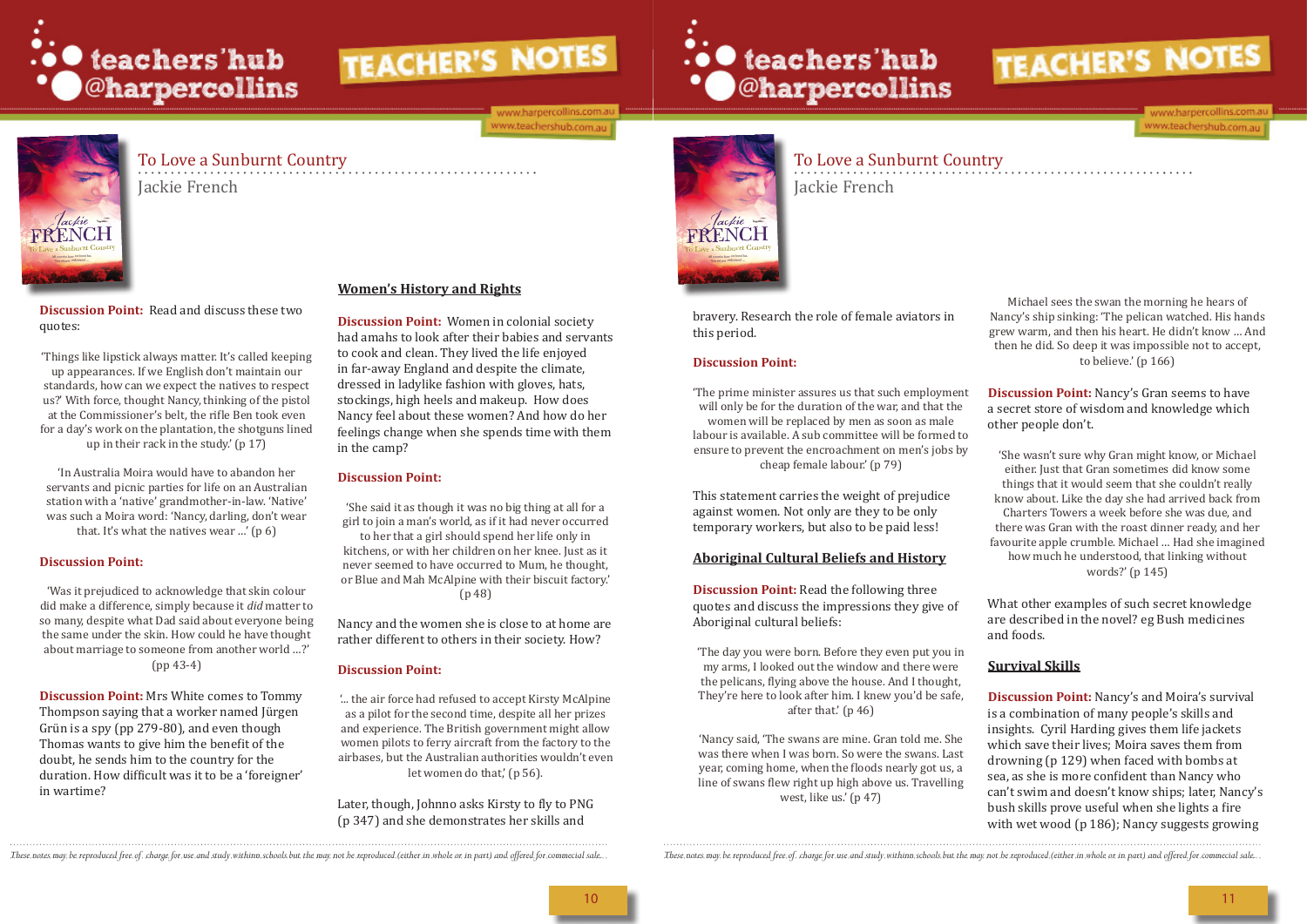

ww.harpercollins.com.a www.teachershub.com.au



## To Love a Sunburnt Country

Jackie French

To Love a Sunburnt Country Jackie French

vegetables and then they discuss obtaining medicines and keeping chickens (pp 199-202); Nancy kills a rat and a gecko to eat (pp 222-4) and collects hibiscus buds to eat. What other survival skills are evident in this narrative?

# Key Quotes

The following quotes relate to some of the Themes above. You might like to present any one of them (or two related quotes) to your students as a catalyst for further discussion, or as the subject of an essay outlining how the quote reflects a theme which is central to this novel:





'A jigsaw assembled itself in his mind. The pieces had been there waiting, just needed the final piece to make a whole. The music, the laughter of friends and neighbours, the complaints of sheep in the river paddock, the whicker of horses greeting each other closer to the house, the feeling when a mob of sheep flows over the hill, like a brown flood of wool and baas. So many pieces, waiting for him now. Not another life, in fifteen years' time. This life.' (p 41)

'No worries, Ben had told her and Moira last week. The Japs aren't going to risk war with the British Empire. And if they do try to land in Malaya, we'll stop them easily.' (p 3)

'She could hear Gran's quiet voice now. 'I was born at the end of a war. We lost.' (p 78)

 'Why should Malays or Chinese have any more diseases than Europeans? thought Nancy. Her best friends at school had been the Lee twins. But she had given up trying to change Moira's view of the world months ago.' (p 25)

'He wondered if this was the real reason women gathered in their precious 'free' hours at night to roll bandages, wrap comfort packages, or organise fundraisers. There was comfort in being together.' (p 114)

|  | 'Australians would stop the Japanese, of course. She knew<br>that as surely as she knew the colour of the paddocks af-<br>ter rain. But, here and now, the safety of her nephew and<br>sister-in-law was up to her.' (p 3)                                                                                                                                                |  |
|--|---------------------------------------------------------------------------------------------------------------------------------------------------------------------------------------------------------------------------------------------------------------------------------------------------------------------------------------------------------------------------|--|
|  | 'There were things you sometimes had to do for love, like<br>swallow your longing for grey-green trees and water with<br>a tang of rock, not earth and leaves, for Michael and her<br>family.' (p 13)                                                                                                                                                                     |  |
|  | 'Though surely Malaya was safe, protected by the<br>impregnable might of Singapore in its south. Other towns<br>might fall, but Singapore – and the lands it protected –<br>could never fall.' (p 40)                                                                                                                                                                     |  |
|  | 'He realised with a shock that he didn't have to say any<br>more. Never, perhaps, would need to say more about the<br>heart of his life to this girl, or the woman she'd become.'<br>(p 48)                                                                                                                                                                               |  |
|  | 'If the BBC could not be trusted to tell them the truth<br>about Malaya, considered Nancy, what might it be<br>concealing about the rest of world?' (p 100)                                                                                                                                                                                                               |  |
|  | 'Don't underestimate the Yanks. They have what Japan<br>doesn't.' She thought he meant courage. But he contin-<br>ued, 'Natural resources. Oil. Iron. Factories. They'll be mak-<br>ing new planes and ships already, while every ship, every<br>plane that Japan loses means one more lost to them for<br>good. And we,' he meant Australia now, 'have food.' (p<br>104) |  |

These notes may be reproduced free of charge for use and study withinn schools but the may not be reproduced (either in whale or in part) and offered for commecial sale.. These notes may be reproduced free of charge for us



www.harpercollins.com www.teachershub.com.au

 'Japanese agents have been collecting information about Malay defences for years. No one put a stop to it  $-$  the Japanese have been allowed free movement as part of the policy of appeasement.' (p 102)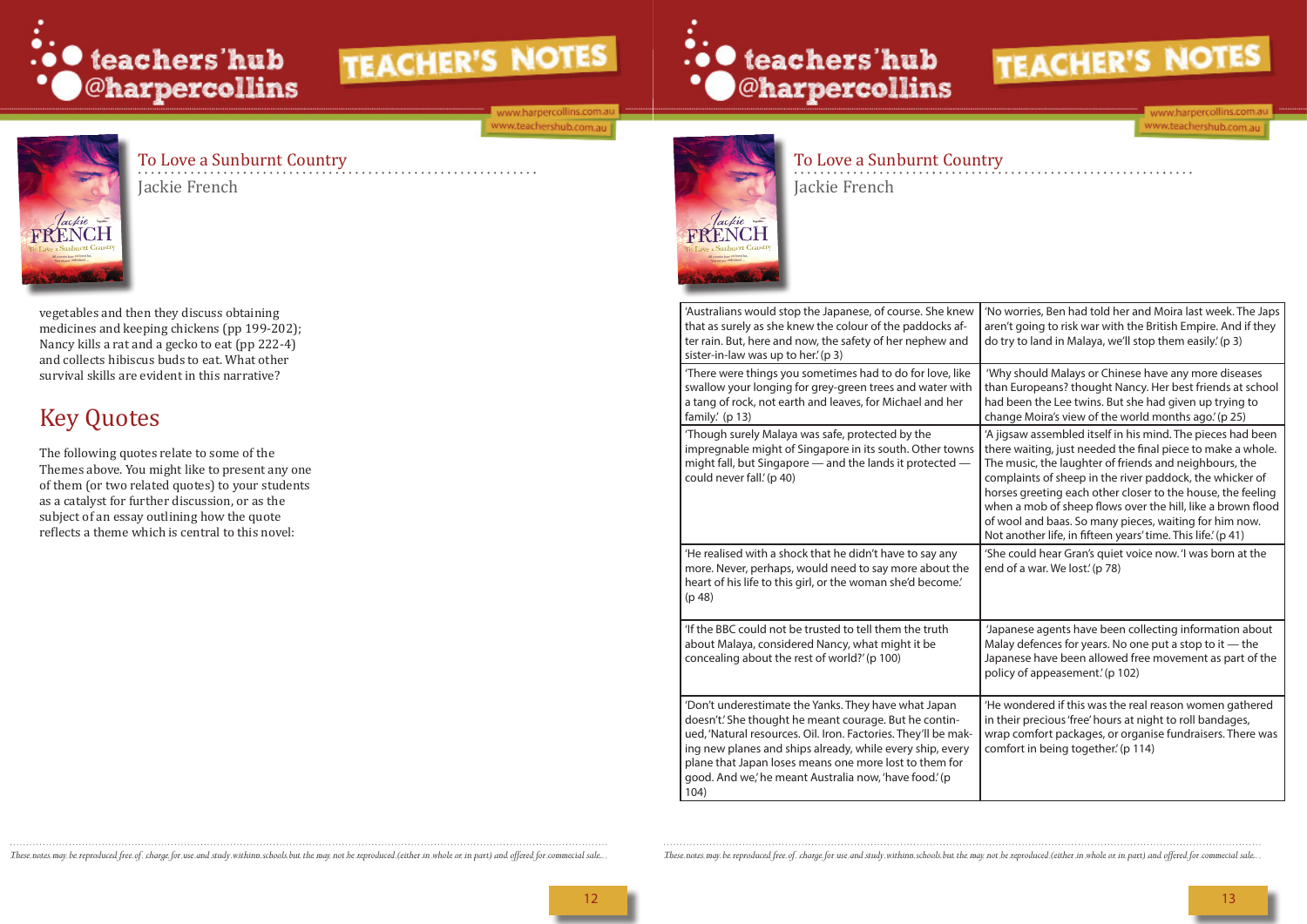

#### ww.harpercollins.com.a ww.teachershub.com.au

# .. O teachers'hub **\*** @harpercollins

 $\widehat{\text{FRENCH}}$ 

## To Love a Sunburnt Country

Jackie French

To Love a Sunburnt Country Jackie French

'When I get home I'm going to drink me beer out of Jap twisted fencing wire, and his eyes glowed too blue in his brown face. Big Bob had been smiling when he'd cut the throat of one Jap sniper while Bert had shot the other two. He'd smiled when he'd looked at their bodies too. Fred had seen smiles like that before. Hadn't liked them then. Didn't like this one, now, not in the jungle with the leeches thickas lizards and the mud waiting to rot your leg off after a single scratch.' (p 266)

'Your brother cares about you. My dear girl, has it ever occurred to you that if you marry that young man you keep | skulls.'Big Bob smiled. Big Bob was small, like a bit of writing to — or anyone else of good family — you need to know how to behave in public? Your mother's done her best, but oh dear, even after you had some respectable clothes you'd keep putting on those rags you arrived in to go around the plantation. There was no way to get through to you that some things are acceptable, and some are not ... Had Michael also wanted her to look 'acceptable'? Was that why he had never sent the word 'love'? (pp 150-1) 'But here — ha! All the RAA F wanted its women members to do was type. Or chauffeur officers in cars. Let anyone with a bosom get within sneezing distance of an aircraft and the RAA F had pink kittens. She could fly rings around them.' (p 344)

'She opened her eyes, but there were only strangers in the carriage. It was still hard to smile at strangers, after the years with just themselves, so close at the end that they were almost one person. Only me, she thought. How can I live with only me?' (pp 458-9)



• *Narrative Perspective* — Nancy's story is written in third person subjective and sometimes the focus shifts to other characters such as Michael, Kirsty or Fred.

#### **b) Curriculum areas and key learning outcomes**

#### **Australia's role in South East Asia**

In December, 1941, white Australians had to accept that we were not a far flung part of Britain, but south east Asian. Our foreign policy and our national identity would never be the same.

This book is about that beginning: the severing from Britain, the pride in our own identity, but also the realisation that we were seen by the Japanese as part of their potential south east Asian empire. White Australia could never be entirely European again.

# Language and Literacy

#### • *Colloquialisms of the era give a tangible sense of the times throughout this series.*

**Activity:** Make a list of any uncommon words or expressions and try to guess their meaning from the context in which they appear. Then check their meanings in a dictionary. Which other expressions do you know which date from an earlier era and are not used now?

• *This novel is a work of Historical Fiction or Faction* — a genre which relies on the author weaving together fact and fiction seamlessly. In this novel the experiences of people during World

These notes may be reproduced free of charge for use and study withinn schools but the may not be reproduced (either in whale or in part) and offered for commecial sale.. These notes may be reproduced free of charge for us



ww.harpercollins.com

www.teachershub.com.au

War Two are juxtaposed against the imaginary story of Nancy Clancy and Michael Thompson.

**Discussion Point:** How much did you recognise from the history you have read? What was similar and what was different to actual events or people? Talk about the writing of historical fiction with your students, with reference to some of the articles on writing such fiction in the **Bibliography** below.

• *Narrative Structure* — The novel follows a chronological structure, but also refers to key events which have taken pace earlier in the series, and in the history of Australia.

**Activity:** Create a timeline of all the incidents referred to in the book.

**Discussion Point:** How do these various viewpoints enhance the story being told?

**Discussion Point:** How might the story have changed if it had been written in first person? Choose a passage and translate it in Nancy's voice as if written as a diary or letter?

• *Mixture of Texts* —The story is told with most chapters opening with articles or letters. These various texts add to the story by creating an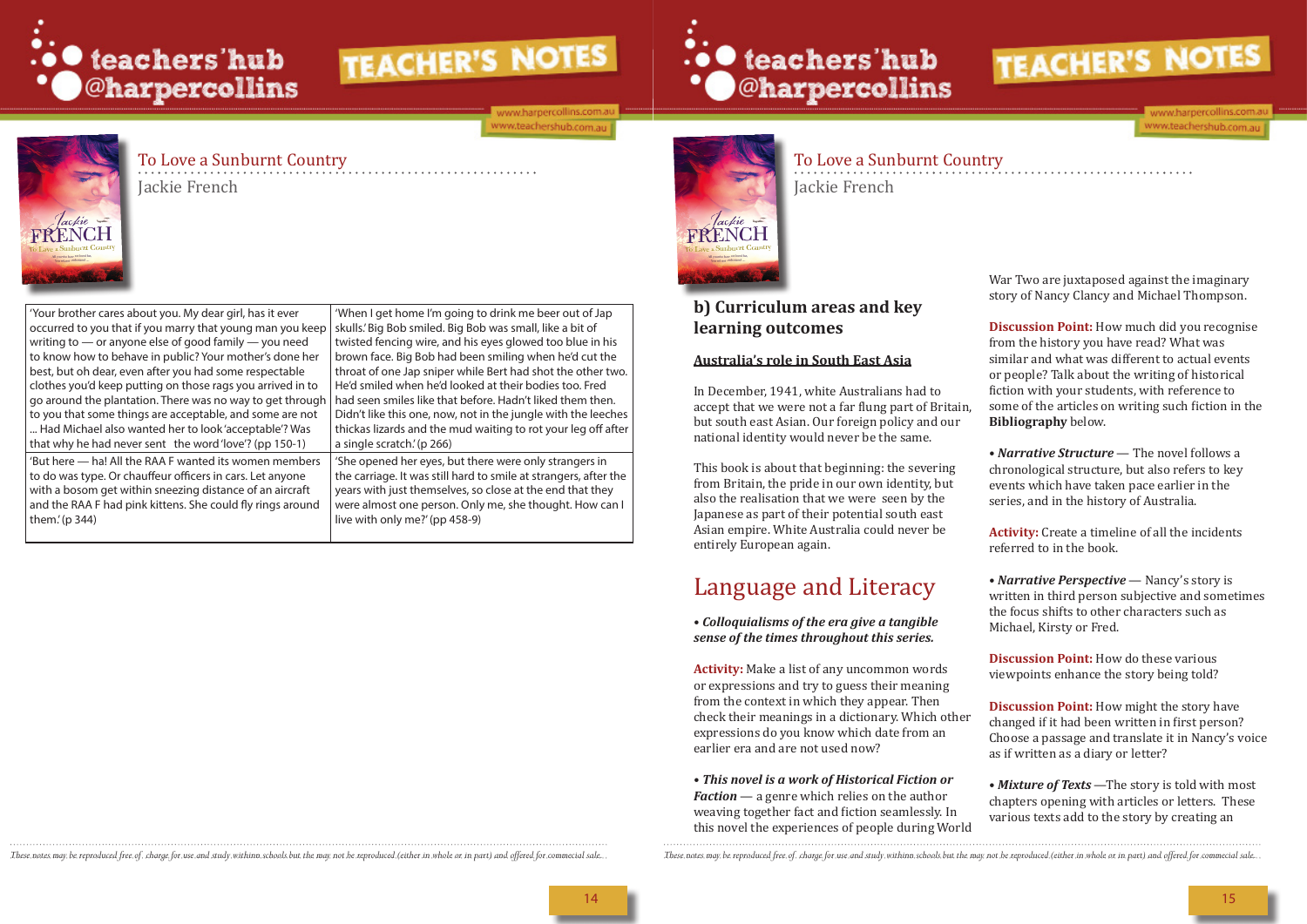

ww.harpercollins.com ww.teachershub.com.au

# .. O teachers'hub **\*** © © harpercollins



## To Love a Sunburnt Country

Jackie French

To Love a Sunburnt Country Jackie French

interplay between public and private experiences of the war.

**Discussion Point:** These texts add another layer to the core narrative of Nancy and Michael's family's involvement in the war.

**Activity:** Choose one of these texts and analyse it for meaning:

The novel opens in 1941, with a brief newspaper article about the sinking of the HMAS Sydney: HMAS Sydney Sunk, 645 Crew Lost *Gibbers Creek Gazette* (p 1) ; Nancy Clancy is staying at Craigiethorn Plantation via Kota Bharu, Malaya when she receives the letter from her friend Michael Thompson, who is at St Elric's School, boarding in Sydney, dated 7 December 1941 (pp 1-2); 8 December 1941 Letter to Ben from dad in Gibber's Creek (pp 7-8) in which Blue McAlpine, wife of Dr Joe, is quoted in the *Gibber's Creek Gazette* (p 141); Letter from Nancy's mother (p 20); *Gibber's Creek Gazette* announcing war (p 21); Public meeting reported *Gibber's Creek Gazette* (p 28); Local competition to write a slogan for *Gibber's Creek Gazette* (p 59); *New Call-Up* announced Gibber's Creek Gazette (p 68); Women to be accepted as workers in factories Gibber's Creek Gazette (p 79): Motorcycles taken for war effort *Gibber's Creek Gazette* (p 84); Telegram from Thomas Thompson (p 93); Austerity Loan *Gibber's Creek Gazette* (p 108); Japan Seizes Port of Rabaul *Gibber's Creek* 

*Gazette* (p 115); War Relief Dance reported by child *Gibber's Creek Gazette* (p 125); Article quotes Lawson's 'In the Storm that is to Come' *Gibber's Creek Gazette* (pp 132-3); WASTE PAPER MAKES MUNITIONS! *Gibber's Creek Gazette* (p 138); Black-Out for Gibber's Creek *Gibber's Creek Gazette* (p 147); Joe's letter to Blue (pp 154-5); Singapore Surrenders *Gibber's Creek Gazette* (p 162); Letter to Michael from Sylvia Clancy re sinking of *The Lady Williams* and Ben being missing in action(pp 164-5); Highway Robbery in Main Street! *Gibber's Creek Gazette* (p 177); Letter to Blue re Joseph McAlpine being missing from BJ Smythe, Major Officer in Charge of Records, Sydney (pp 177-8); Damage Still Unknown from Japanese Strike on Australian Mainland *Gibber's Creek Gazette* (p 188) Aircraft Destroyed, Refugees Killed in Broome *Gibber's Creek Gazette* (p 191); General MacArthur Arrives to Take Command! *Gibber's Creek Gazette*  (p 207); Articles followed by Letter to Editor by Matilda Thompson about suppression of Australian military news *Gibber's Creek Gazette* (pp 212-3); General MacArthur Named Father of the Year *Gibber's Creek Gazette* (p 220); New Proprietor for the Gazette (Matilda Thompson has bought the paper) *Gibber's Creek Gazette*  (p 225); Letter to Mah from Fred saying he has joined up (p 228); Children's Evacuation Preparations *Gibber's Creek Gazette* (p 230); New speed limit *Gibber's Creek Gazette* (p 247); Australians Hungry on Kokoda Track *Gibber's Creek Gazette* (p 252); Australian Victory at Milne



Bay *Gibber's Creek Gazette* (p 256); Volunteer Defence Corp Meeting *Gibber's Creek Gazette* (p 263); Fashions for Victory *Gibber's Creek Gazette* (p 278); News of new air raid siren *Gibber's Creek Gazette,* (p 285); Empire Biscuit Factory to Make Beefless Meat Pies *Gibber's Creek Gazette* (p 295); Victory at Guadalcanal: Allies Retake Solomon Islands Gibber's Creek Gazette (p 299); Japanese Plane Over Sydney *Gibber's Creek Gazette* (p 304); Petrol Warning Gibber's Creek Gazette (p 306); No Hot-Water Bottle for Winter *Gibber's Creek Gazette* (p 310): Jim's letter to Thompson family(pp 315-6); Report on costume ball for war effort *Gibber's Creek Gazette* (p 316); Sugarless Desserts for Sweet Tooths *Gibber's Creek Gazette* (p 323); Letter from Jim to family (p 327); Report of bonfire By Elaine Sampson, aged eleven and a quarter *Gibber's Creek Gazette* (p 334): Red Cross Donations for this Week *Gibber's Creek Gazette* (p 338); Farmers Urged to Produce Charcoal for Victory *Gibber's Creek Gazette* (p 343); Race group mistaken for the enemy *Gibber's Creek Gazette* (p 363); Letter from Jim to Thompson family re jungles in PNG(pp 370-1); Letter from Gladys to Councillor and Mrs Ellis (p 382); Letter from Flinty to Matilda (pp 386-7); Letter from Matilda to son Jim (pp 390-1); War Brides Gibber's Creek Gazette (pp 397-8); Letter from Blue to Flinty (pp 402-3); Gibber's Creek Schoolyard Skipping Song, 1945 *Gibber's Creek Gazette* (p 407); Letter from Flinty to Matilda (pp 410-1); Sleep-Outs to Relieve Housing Shortage *Gibber's Creek Gazette* (p 418); Letter from

These notes may be reproduced free of charge for use and study withinn schools but the may not be reproduced (either in whole or in part) and offered for commecial sale... These notes may be reproduced free of charge for u



ww.harpercollins.com www.teachershub.com.au

Matilda to Flinty (pp 424-5); Party for the End of the War *Gibber's Creek Gazette* (p 426); Japanese Leaders Sign Surrender *Gibber's Creek Gazette* (p 430); Cheer the Boys as They Come Home! *Gibber's Creek Gazette* (p 435); Letter from Joe to Blue (p 437); *Carlton beats South Melbourne in VFL Grand Final! Letter to Sylvia Clancy from Mrs Hughendorn*(p 439-40); Australian Wins Nobel Prize for Work on Penicillin *Gibber's Creek Gazette* (p 441); Letter from Moira to Nancy (pp 451-2); *And he sees the vision splendid of the sunlit plains extended, And at night the wond'rous glory of the everlasting stars.* From '*Clancy of the Overflow*' by Banjo Paterson, 1889 (p 457).

**Activity:** Write a letter or a newspaper article describing one of the events in the novel.

• *Use of Literary Devices such as Simile and Metaphor* — 'You see the bones of the land in the drought, that's all. Beautiful, like a skeleton.' (p 450) 'That memory was like a bayonet, pain that stabbed, too much to bear.' (p 458)

Activity: Locate other examples of the use of literary devices and discuss their meaning and effect.

#### *• Suspense*

**Discussion Point:** Nancy recalls the words she said to Michael at the Cascades (p 62) as he did earlier in the novel, but the reader is not told what they were (until p 455). What effect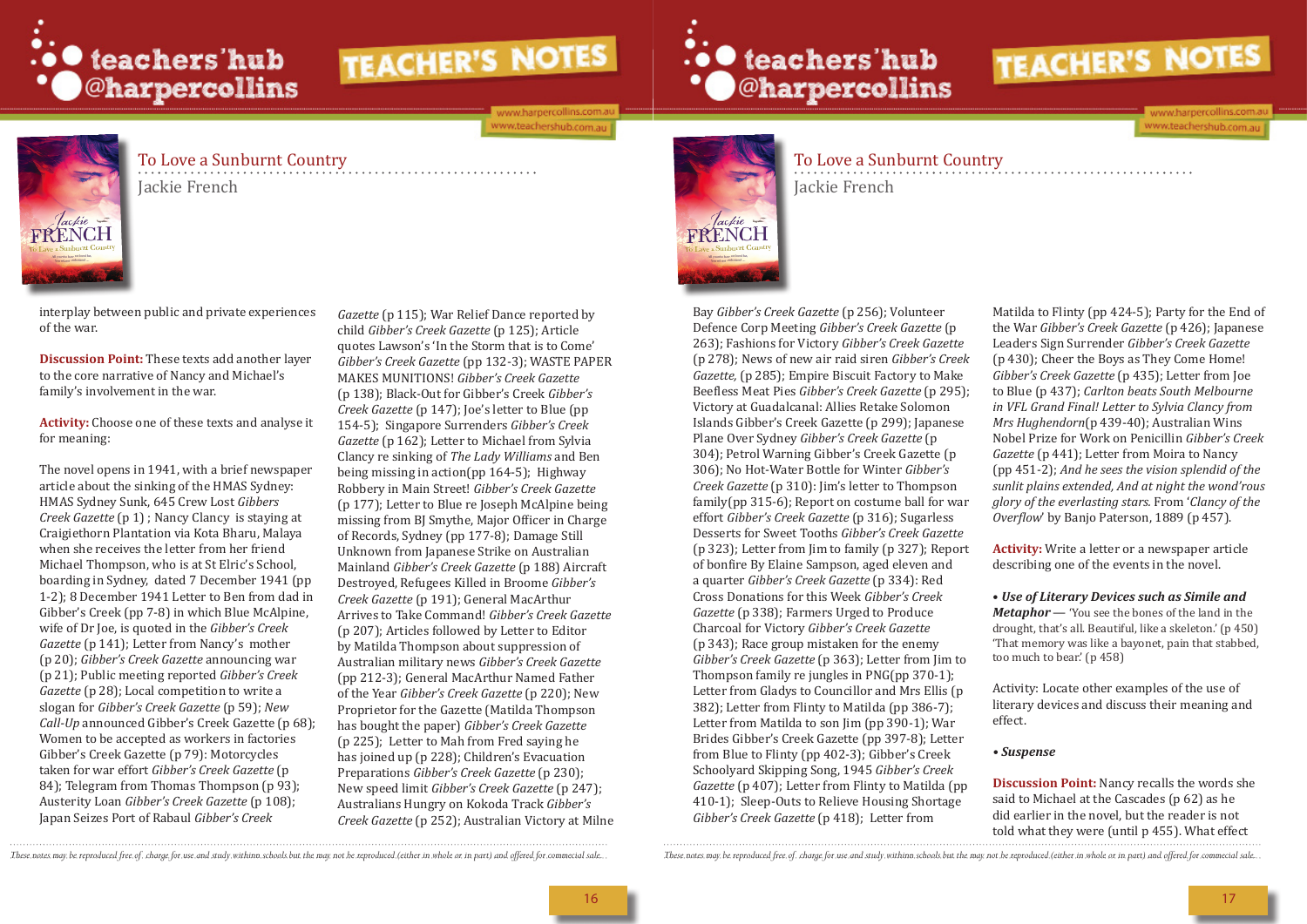

#### ww.harpercollins.com www.teachershub.com.au

# ∴• teachers'hub<br>• © ©harpercollins



## To Love a Sunburnt Country

Jackie French

To Love a Sunburnt Country Jackie French

does this have on the reader's engagement with the novel? What other examples are there of suspense being created by the withholding of information like this?

*• Literary References* —Jackie French has referred to other texts in this book, as well. See p 51 letter mentioned in poem about Clancy is explained; death of Banjo (p 54); a poem 'Enoch Arden' (pp 145-6). The title is a veiled reference to 'My Country ' by Dorothea Mackellar.

**Activity:** Read the poem 'My Country' by Dorothea Mackellar http://www.dorotheamackellar.com.au/ archive/mycountry.htm

Listen to the poem 'My Country' read by Dorothea Mackellar. http://www.youtube.com/ watch?v=o5bNhQrKay0

**Discussion Point:** What function do the literary quotations or references play?

**Activity:** Students may wish to study a unit on bush poetry and visit websites for information. e.g. 'Bush Ballads' *Australian Poetry Library*  www.poetrylibrary.edu.au/poems-poetic-form/ bush-ballads

and the crossing of the Blue Mountains. Only Gran had given her that, on their Sunday afternoon walks, her small hand in Gran's big-knuckled black one stories that she only later realised were history too, far-off stories, some older than humanity, of rock and ancestor animals and water. And tales of only a few generations before too, of Gran's grandparents, aunts, uncles, cousins, of battles with the white men who were her relatives on Granddad's side, and Mum's. Her ancestors fighting her ancestors.' (p 16)

• *The Literary Trope of the 'Wild Colonial Girl' is used in this novel symbolically to explore wider issues.*

**Discussion Point:** Discuss with students the role of Nancy as a rebellious female in this novel.

*• The Cover of a book is an ideogram for the contents and a marketing tool as well.* 

**Activity:** Create a new cover for the work drawing on either theme or incident to create the image. Use techniques such as collage. Write a blurb for the back cover of the book as well.

> **Discussion Point:** 'We'll be history one day. If we do anything interesting enough.' 'I think,' he said, 'that being history is uncomfortable.' (p 61)

## SOSE

• **Social Class** — Colonial society is torn apart by the war, and at home in Australia, too, old rules such as married women not being employed, are torn asunder as well. Nancy is very aware of social prejudices against her as a part-Aboriginal and also of racial prejudice in Malaya where colonialists ruled until the war.

*• Whose History?* —There are as many versions of history as the **Themes** above would suggest. In the **Bibliography** below there are websites tracing Australian history from multicultural, Indigenous and women's perspectives as well as from the Eurocentric views which often feature in such historical overviews.

• *Values* — This novel (like others in the series), is about 'character' and the qualities or values necessary to make your life meaningful.

**Discussion Point:** Discuss quotes above in relation to such values.

**Activity:** Read this passage and discuss:

• *Individual/Community* — This novel (and series) constantly records the interplay between individual action and community responsibility. Nancy survives because of the small community of women with her in the camp (and the hidden villagers who leave gifts of food for them) and also because of the strength of the community she has left at home. The Gibbers Creek residents are also a supportive community.

'War was for *real* countries, like England and those in Europe. Malaya, Thailand, Australia floated in the southern seas, forever untouched by war.' She frowned. Or had they been? She had never learnt the history of this part of the world at school. Schools taught English history, with just enough European to make sense of English wars, like with Napoleon and the Battle of Waterloo and the Kaiser in the Great War. She had not even learnt the history of her own land, except for the First Fleet, the early governors



# Further Points for **Discussion**

. These notes may be reproduced free of charge for use and study withinn schools but the may not be reproduced (either in whale or in part) and offered for commecial sale. These notes may be reproduced free of charge for u social morays? 'An era seemed to have vanished with him.' (p 54)



**Activity:** Read any first person accounts and diaries as an introduction to this topic.

**Activity:** Choose an incident referred to in the novel and then write a diary entry as if the story is being told by Moira or Mrs Hughendorn and not from Nancy's perspective.

**Discussion Point:** What does this novel demonstrate about war's effects on class and **Activity:** Create a table and list some of the values demonstrated in any of the scenes or events in this book with a corresponding quote to illustrate it.

**Discussion Point:** Invite students to consider how the characters in this novel play a role in their community.

#### **1.** Michael thinks of the death of A.B. (Banjo) Paterson that: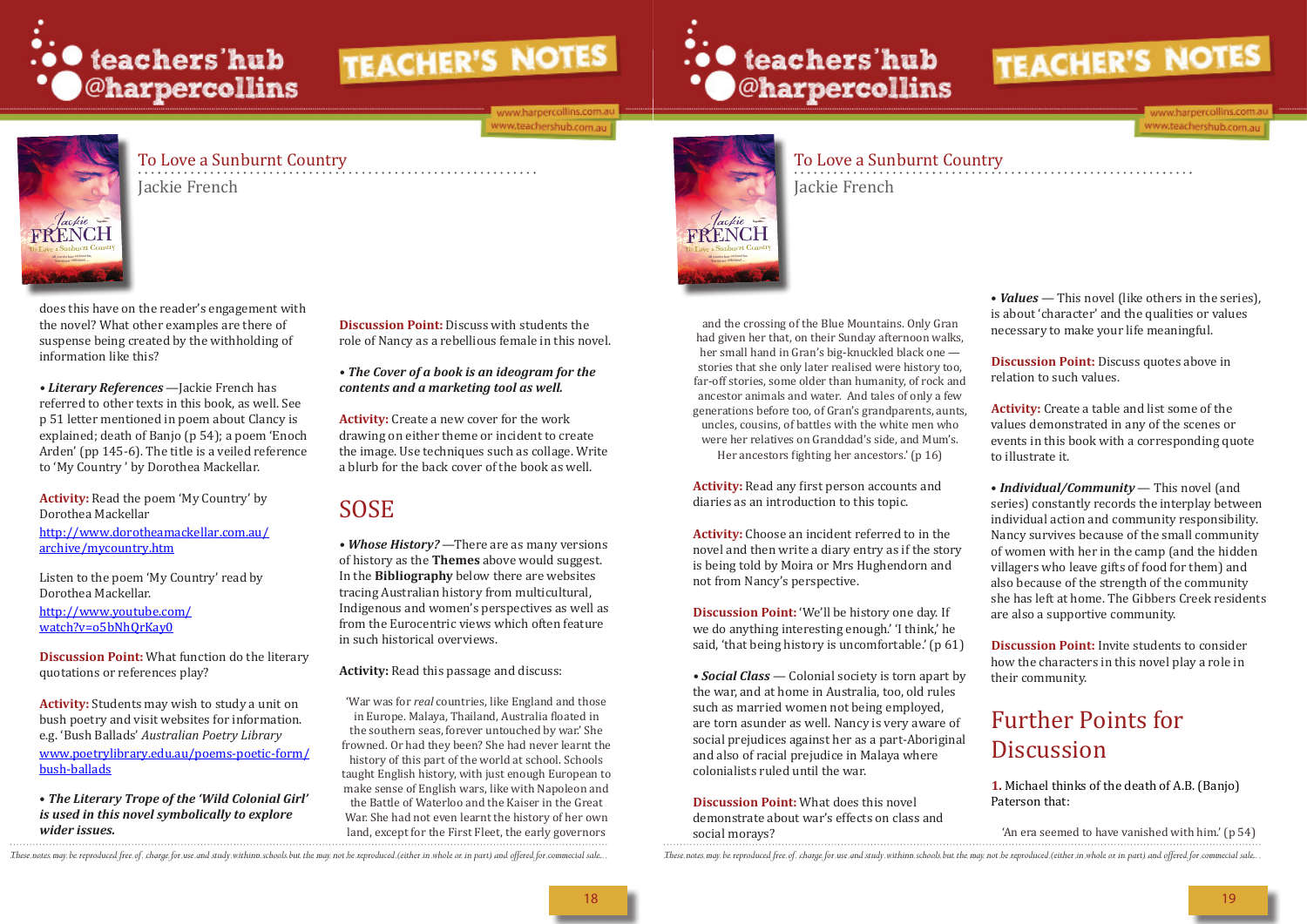

#### ww.harpercollins.com.a vww.teachershub.com.au

![](_page_10_Picture_3.jpeg)

## To Love a Sunburnt Country

Jackie French

To Love a Sunburnt Country Jackie French

**Discussion Point:** What did this mean? What era? And why was Paterson so important to it, or to Australian ideals of it?

**2.** This novel describes the experiences of a wealthy girl during World War Two, but her advantages are reduced to dust when she becomes embroiled in this conflict.

**5.** Nancy is given the choice of escaping the camp, given her 'mixed blood' but decides to stay with Moira and Gavin (p 206).

**Discussion Point:** How did life change for the colonial classes after the war? (Base your answer on research into life during this time.)

**3.** Jackie French includes intriguing details to enhance the historical flavour of the book, e.g.

'Telephone operators were instructed to say 'V for Victory' as they connected calls, but the order was withdrawn after too much stumbling and mumbling.' (p 55)

**Discussion Point:** What other historical details did you find interesting, entertaining or intriguing?

**4.** Cyril Harding quotes 'Old Sun Tzu: "If you know the enemy and know yourself, you need not fear the results of a hundred battles." ' (p 101)

**Discussion Point:** How is this quote reflected in the action in this novel? Which characters 'know' themselves, and how does that help them?

**Discussion Point:** What would you have done in this situation?

**6.** Fred decides to 'vanish' (p 277) in order to escape the authorities.

D**iscussion Point:** How many men in war or conflict do what Fred does? How tempting might it be to escape one's life if one had experienced financial or family problems or wished to escape the law?

**7.** Nancy and Moira's friendship is changed by their experiences in the camp and Nancy is genuinely grief-stricken when she finds that Moira has returned to England.

**Discussion Point:** What might have become of Moira? Do you imagine that she will meet Ben's parents and see Nancy again in future?

**8.** 'We are going to live. We will leave the war behind, but keep the good.' 'The good?' Her voice was rusty, as though she had swallowed nails. 'Friendship,' said Moira quietly. 'And generosity and compassion. What we have given each other here. The kindness of the villagers. We must remember that. We must take the

good with us and leave the bad.' (pp 431-2)

![](_page_10_Picture_22.jpeg)

**Discussion Point:** How easy was it for war veterans to remember the 'good'? How much can a human being endure and survive as a functioning human being? Imagine those with no family support? How would they have survived? For example, when Blue meets Joe in Brisbane, they meet men who have been left stranded by the Army with no money when they arrive home.

∴• teachers'hub<br>• O@harpercollins

**10.** What was the major idea or theme that this novel conveyed to you as a reader?

# Notes on the Text

At the back of the book, there are extensive notes (pp 414-25) by the author Jackie French on many of the historical and cultural issues referred to in this text. This should be an invaluable resource to teachers in using the book, in conjunction with these notes, in the classroom.

# Bibliography

#### **Picture Books**

Crew, Gary *Memorial* Ill. by Shaun Tan Lothian, 1999.

Wilson, Mark *Angel of Kokoda* Lothian/Hachette, 2010.

. These notes may be reproduced free of charge for use and study withinn schools but the may not be reproduced (either in whole or in part) and offered for commecial sale. These notes may be reproduced free of charge for u

![](_page_10_Picture_35.jpeg)

www.harpercollins.com www.teachershub.com.au

Farthing-Knight, Catherine *Days with Gran* Ill. by Annmarie Althaus UQP, 1995.

French, Jackie *A Day to Remember* Ill. by Mark Wilson HarperCollins, 2013.

Tonkin, Rachel *What Was the War like Grandma?* Reed Books for Kids, 1996.

Wolfer, Dianne *Photographs in the Mud* Ill. by Brian Harrison-Lever Fremantle Arts Centre Press, 2005.

#### **Fiction**

Cusack, Dymphna and James, Florence *Come in Spinner* HarperCollins Classics 1952, 2013.

Disher, Garry *The Divine Wind Hodder*, 1998.

French, Jackie *Soldier on the Hill* HarperCollins, 1997.

French, Jackie *Hitler's Daughter*, Harper Collins 1999

French, Jackie *Pennsies for Hitler*, Harper Collins 2012

Mulligan, Dave *Heroes of Tobruk* My Australian Story Series, Scholastic, 2012.

Noonan, Michael *McKenzie's Boots* UQP, 1987.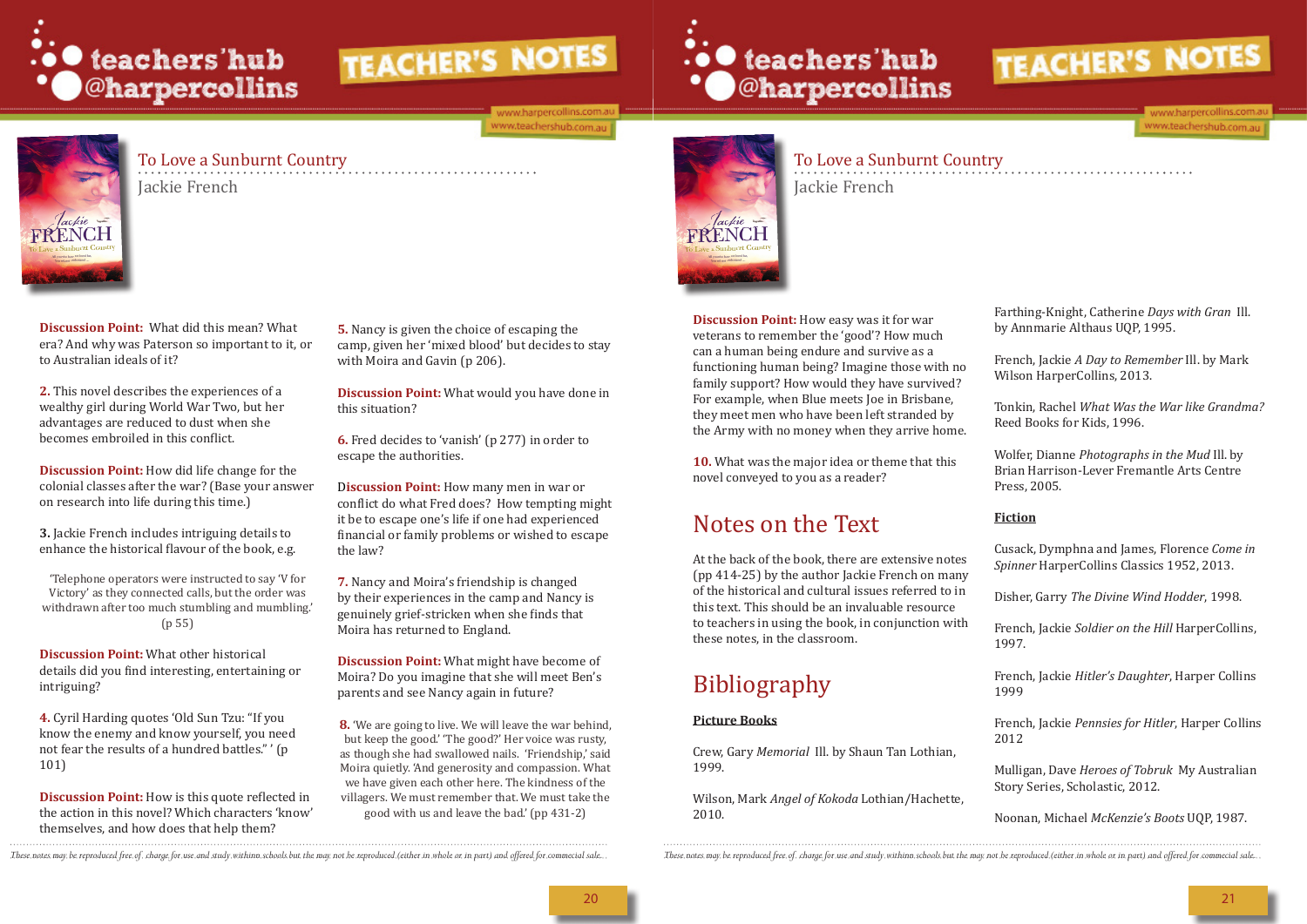![](_page_11_Picture_0.jpeg)

ww.harpercollins.com.a www.teachershub.com.au

![](_page_11_Picture_3.jpeg)

# To Love a Sunburnt Country

Jackie French

To Love a Sunburnt Country Jackie French

Palmer, Tony *Break of Day* Penguin, 2007.

Roy, James *Billy Mack's War* UQP, 2004.

Stow, Randolph *The Merry-Go-Round in the Sea*  Penguin 2008, 1965.

Tucker, Alan *The Bombing of Darwin: The Diary of Tom Taylor, Darwin, 1942* My Australian Story Series, Scholastic, 2002.

Tucker, Alan *Kokoda* My Australian Story Series, Scholastic, 2014.

#### **Non-Fiction**

Horton, David 1994 *The Encyclopaedia of Aboriginal Australia* (2 vol.), Aboriginal Studies Press, Canberra, ACT.

Brasch, Nicolas *Eyewitness to Australian History*  Series 2009, 2007.

Crew, Gary' Fiction, Nonfiction and the Limits of Faction' *Magpies*, Vol 19, Issue 2, May 2004, pp 8-10.

Disher, Garry & Caswell, Brian 'Looting the Past & Predicting the Future' in *Time Will Tell: Children's Literature into the 21st century: Proceedings from the Fourth National Conference of the Children's Book Council of Australia Adelaide, 1998,* edited by Sieta van der Hoeven. CBCA, 1998, pp 81-5.

French, Jackie *Let the Land Speak : how the land created our nation*, Harper Collins, 2013

French, Jackie: Dinkum Histories, Scholastic Books

Gleeson, Libby 'Writing Historical Fiction *My Story Series*' Magpies Vol 16, No 4, September 2001, pp 12-4.

Long, Gavin *The Six Years War. A Concise History of Australia in the 1939–1945 War.* Canberra: The Australian War Memorial and the Australian Government Printing Service, 1973.

Maconnis, Peter K*okoda Track: 101 Days* by Peter Maconnis Black Dog Books, 2007.

> 'My Country' read by Dorothea Mackellar. http://www.youtube.com/ watch?v=o5bNh0rKay0

 'Parting the Veil: Writing Historical Fiction Comments by Three Writers; Jackie French, Catherine Jinks, Kelly Gardiner' *Magpies*, Vol 21, Issue 2, May 2006, pp 4-6, 8-9.

Turton, Rayma *Know the Author: Jackie French Magpies* Vol 15, No 5, November 2000, pp 14-16.

Sheahan-Bright, Robyn 'Share a Story with Jackie French The Australian Children's Laureate" *Magpies* Vol 29, Issue No 1, March 2014, pp 4-7.

Wheatley, Nadia 'History Alive' *Magpies* Vol 16, No 4, September 2001, pp 8-11.

![](_page_11_Picture_25.jpeg)

![](_page_11_Picture_26.jpeg)

Note: there are at least a dozen articles I've written on the subject but may not have time to reference them in the next few weeks due to travel commitments. The latest was written for hare Collins about the genesis of the book, so should be in hand

#### **Websites**

*Australian Aboriginal History* Timeline www.creativespirits.info/aboriginalculture/ history/aboriginal-history-timeline.html

'Australian Folklore'

http://australia.gov.au/about-australia/ australian-story/austn-folklore

*Australian History! in Pictures and Narratives*  www.australianhistorypictures.com/ AustralianHistoryPictures.com/WELCOME.html

*Australian History Timelines* Compiled by Jackie Miers

www.teachers.ash.org.au/jmresources/history/ australian.html

*Australian Slang Dictionary* www.koalanet.com.au/australian-slang.html

*Australian Women's History Timeline*  www.womenshistory.com.au/timeline.asp

. These notes may be reproduced free of charge for use and study withinn schools but the may not be reproduced (either in whole or in part) and offered for commecial sale. These notes may be reproduced free of charge for u

![](_page_11_Picture_41.jpeg)

www.harpercollins.com. www.teachershub.com.au

'Australia's War 1939- 1945' http://www.ww2australia.gov.au/

'Bush Ballads' *Australian Poetry Library* www.poetrylibrary.edu.au/poems-poetic-form/ bush-ballads

'Fuzzy Wuzzy Angels' http://www.ww2australia.gov.au/asfaras/ angels.html

Lewis, Robert *The Home Front: World War Two*  http://www.anzacday.org.au/history/ww2/ homefront/overview.html

'My Country' by Dorothea Mackellar http://www.dorotheamackellar.com.au/archive/ mycountry.htm

Raffles Singapore http://www.raffles.com/singapore/

Raffles Hotel http://en.wikipedia.org/wiki/Raffles\_Hotel